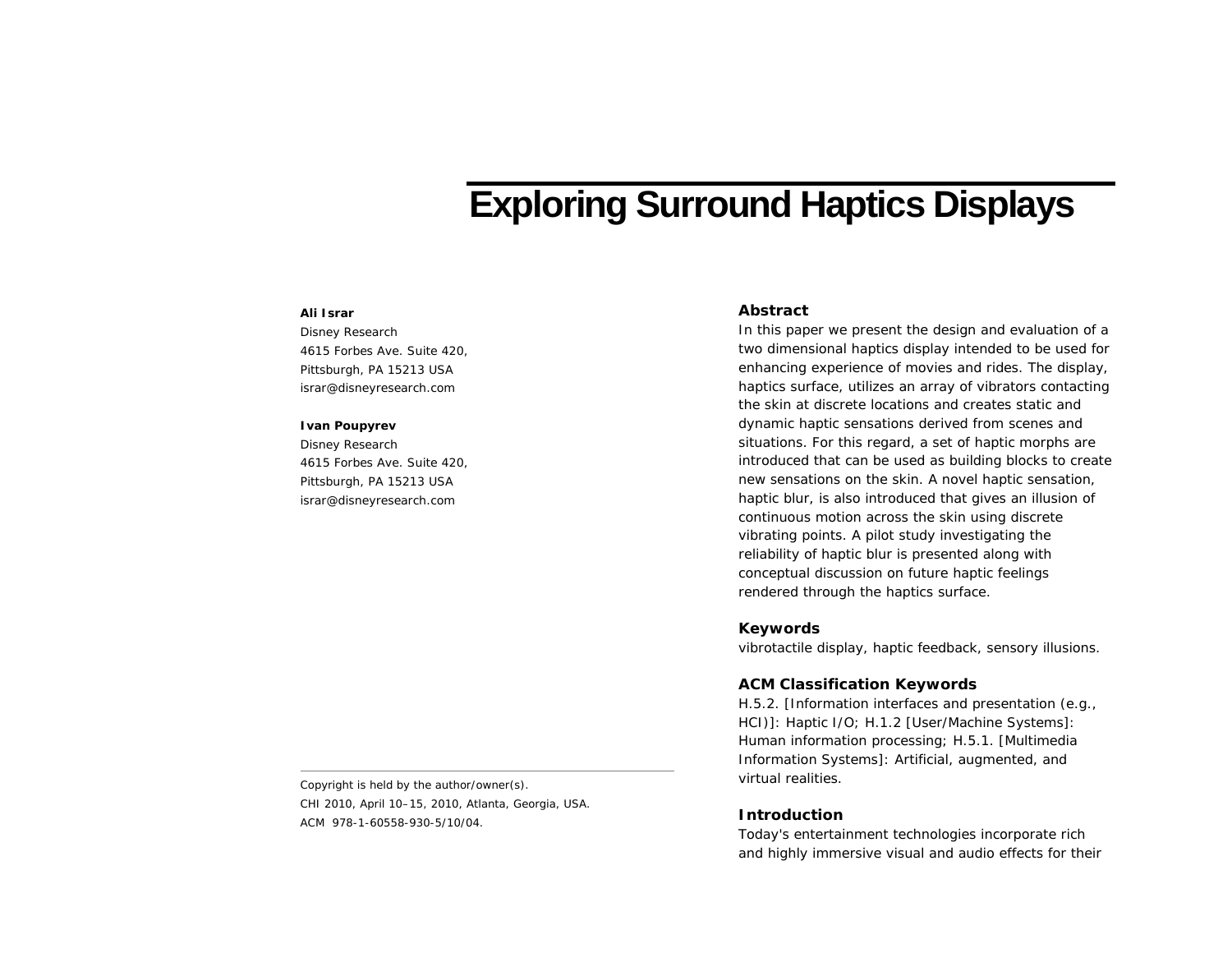audiences' experiences. Augmenting these effects with high-resolution multi-dimensional haptic feedback will significantly enhance the experience leading to the deeper sense of immersion and believability. In this paper we present the design and preliminary evaluation of a two dimensional (2D) tactile surface display. The display consists of an array of twelve independently controlled point contacts, arranged in three rows and four columns, and stimulates the user's skin with rich vibrational waveforms.

Haptic feedback has been incorporated in wide variety of applications in past studies. Earlier efforts were to use skin as a sensory substitute for speech



**figure 1.** In this conceptual drawing the user can see a realistic snake using stereoscopic 3D display technology, can hear it using 3D audio as well as physically feel the snake crawling across his back.

communication [1] and more recent works are focused on rendering force-feedback in highly immersed virtual environments [2]. The latter have been somewhat unsuccessful in displaying realistic and natural haptic effects due to limited actuator and controls technologies and due to lack of psychophysical data for understanding human force perception [3]; nevertheless these efforts are ongoing and some success have been reported in recent years. Haptic feedback has also been used in technologically advanced gadgets for displaying new experiences to users. For example, in order to enrich movie experiences, motors are placed inside the seats to display low-frequency subtle motion cues directly taken from the movie scenes [4].

The goal of the present study is to develop a library of haptic effects using a discrete set of vibrators stimulating the skin of the user's back. Many researchers have investigated the sensitivity and information processing capabilities of the skin [5]. The back is relatively less sensitive compared to the sensitivity of the hand or fingers; however, its large surface area provides an advantageous medium to communicate information through the skin. These sensitivity data as well as sensory illusion techniques, such as cutaneous rabbit illusion [6], are basis tools for designing new haptic effects in this study.

One challenge for investigating and using haptic feedback is unavailability of haptic platforms, which can be use to introduce new and immersive haptic effects. The motivation for this work is to develop a platform for stimulating the skin with complex waveforms. Such a platform can be used in different configurations for enhancing user experience in park attractions, such as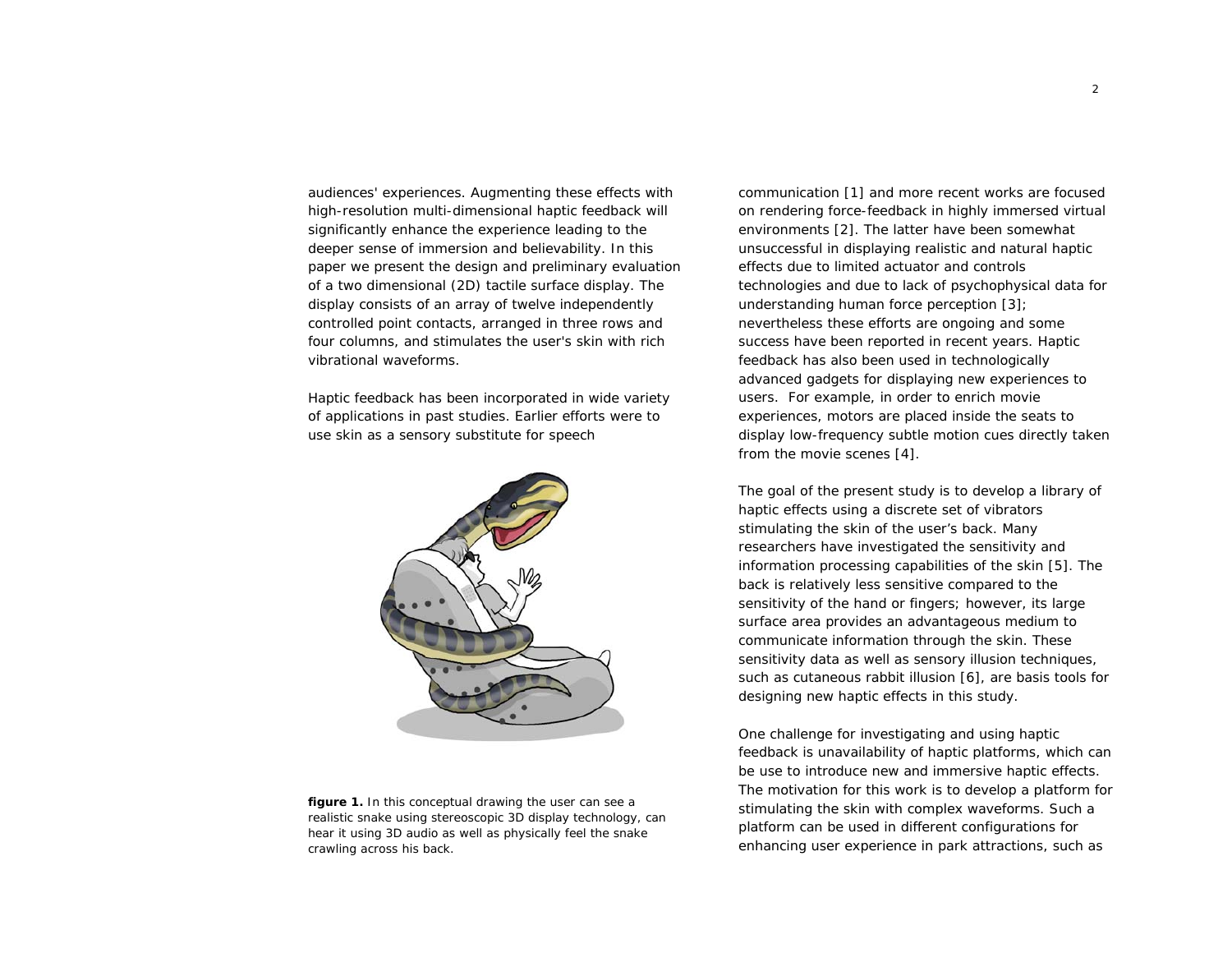rides, shows and gaming arcades, and can be placed in movie theaters for enriched movie effects. The haptic feedback combined with high-definition dynamic stereoscopic imaging techniques and high quality 3D surround sound effects for a new generation of multisensory user experiences.

#### **Haptics Surface**

The haptics surface consists of an array of twelve vibrating points, arranged in three rows and four columns, on a padded foam surface as shown in figure 2. Each vibrating point constitutes a highly versatile tactile actuator (C-2 tactor, Engineering Acoustics, Inc., Casselberry, Florida) and is computer controlled by a regular PC using audio speaker channels. The power to run actuators (or tactors) is provided by a custom made control board. Each actuators of the haptics surface is attached to a force sensitive resistor at the rear to monitor contact pressure between the stimulating skin of the user and the tactor. The pressure measurements are intended to be used in a closed-loop form to control the intensity of each tactor against the pressure distribution applied by the user skin. The tactors and the sensors are placed in a finely cut sheet of padding foam so that users cannot feel the metallic housing when in contact with the haptics surface. In the preliminary evaluation, the haptics surface is glued to the back of a typical chair such that it provides a suitable interface with the skin of the users sitting comfortably on the chair.

## **Haptic Effects**

A number of haptic effects are created for a preliminary evaluation of the haptics surface and new sensations are under consideration for future studies. Our goal is to create a set of haptic morphs that are treated as





basic units for constructing new haptic effects. These morphs can be combined or interchanged to create feelings derived from movie and game scenes. These morphs are intended to create static and dynamic effects on user's skin through the haptics surface. Following are some examples of haptic morphs:

- п *Onset* – turn ON the channel abruptly
- п *Reset* – turn OFF the channel abruptly
- п *Linear rise* – rises amplitude linearly
- п *Linear decay* – decays amplitude linearly
- п *Exponential rise* – rises amplitude exponentially
- п *Exponential decay* –decays amplitude exponentially
- п *Frequency modulation* – linear modulation of frequency from the start level to the final level

An important haptic effect is to create a sensation of continuous motion, in this case, on the back. One way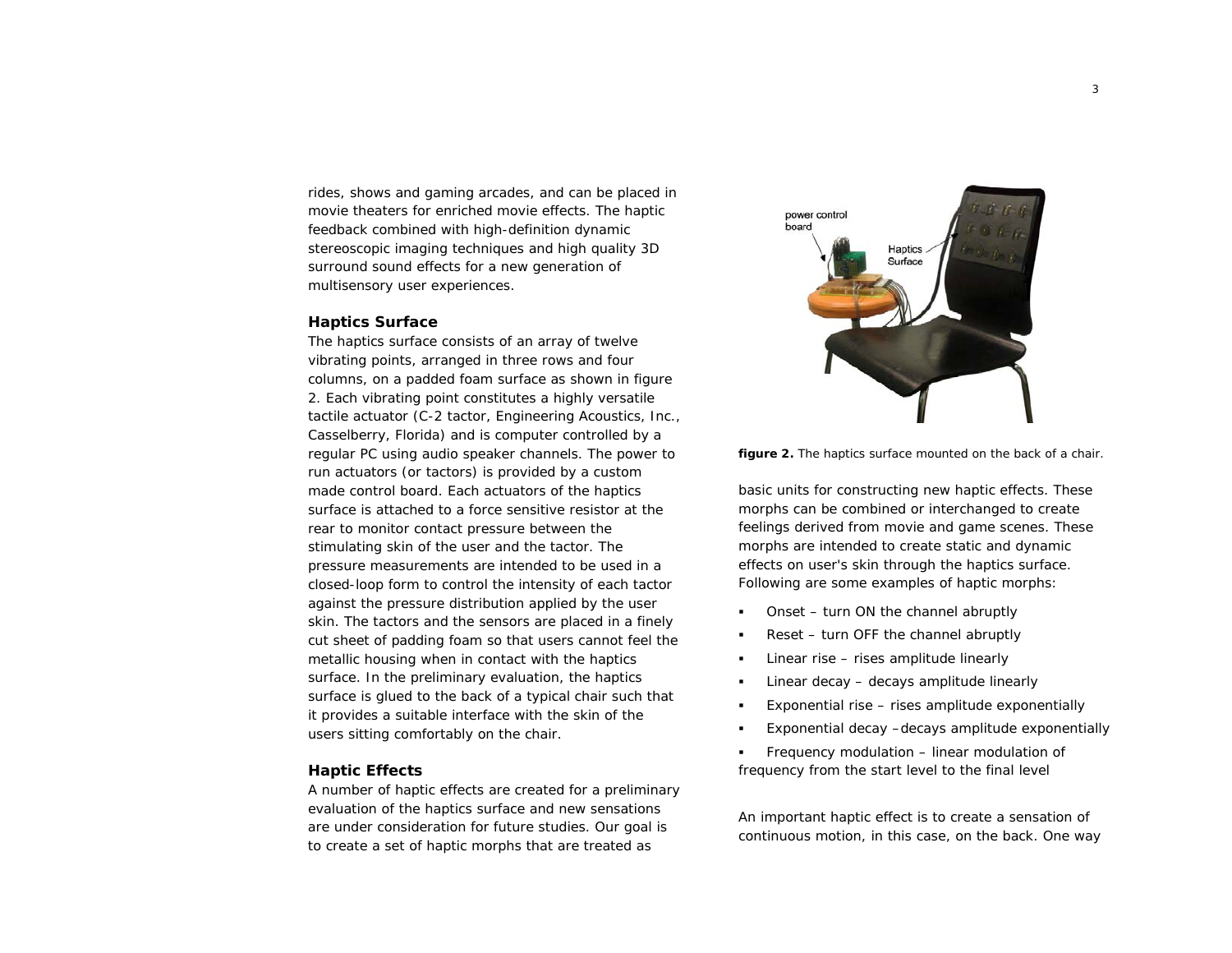to do this is to use large number of actuators and arrange them along the path of the motion. This subsequently increases the complexity and cost of the haptic platform. Our goal is to create the continuous motion sensation by using discrete number of vibrating points on the skin and vary the temporal shape of their waveforms. In this paper, we introduce the concept of *Haptic Blur*, a novel haptic effect to create illusion of continuous motion.

#### *Haptic Blur*

Haptic blur, similar to the visual blur, has a uniform intensity at the location of stimulation and the intensity steadily dies out away from the locus. Instead of the spatial locus (as in visual blurs) we define a temporal locus and the intensity of the waveform steadily decreases to zero at the temporal reset. The pictorial illustration of haptic blur in shown in figure 3(a) and its perceptual consequence is shown in figure 3(b). The decaying function of haptic blur is selected based on the frequency and duration of the waveform, and temporal separation between consecutive waveforms.

The effect of haptic blur is different than that of the cutaneous rabbit illusion introduced in [6]. The latter creates an illusion of stimulated skin between two physical placed vibrators, whereas the haptic blur creates an illusion of continuous flow of vibratory motion between two vibrators. The haptic blur when combined with amplitude and frequency modulation create a sensation of creeping and circular (figure 4).

#### *Preliminary User Studies*

A preliminary evaluation of the haptic blur is conducted to determine the reliability of its perceptual effect. We asked four colleagues (3 males and 1 female; average







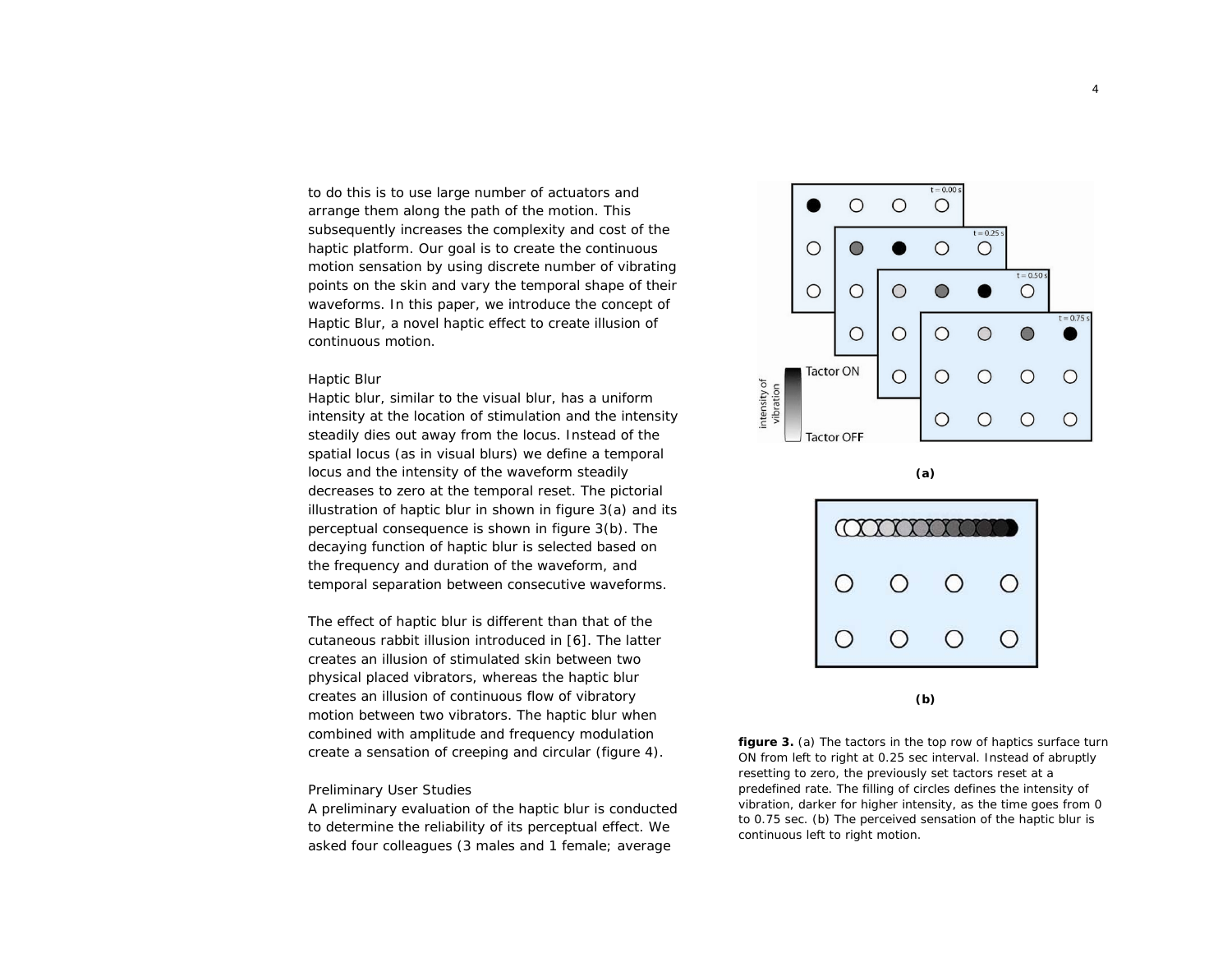

**figure 4.** Vibration stimulation pattern and perceptual effects created by haptic blur. Perceived effect of *creeping* (top) and *circular* (bottom) motion.

 age, 29 years old) to participate in three subjective evaluation experiments. In the first experiment, we presented directional cues on the back and asked participants to indicate if they felt continuous motion or not. Left and right directions were presented in 24 trials (right direction cues are shown in figure 3). One of the three rows was stimulated in each trial and the stimulation frequency, amplitude and duration were set differently for each row. Half of the trials were randomly presented with haptic blur and the other half without the blur effect.

In the second experiment, the participants were presented with vibration patterns for pre-designed creeping effects (figure 4, top). Four effects were designed in which creeping started from the top-left, top-right, bottom-left or bottom-right corners and ended at the bottom-right, bottom-left, top-right or top-left corners, respectively. An illustration of the last pattern (creeping starting at the bottom-right corner and ending at the top-left corner) is shown in figure 4 (top). Eight trials (half with haptic blur and half without the blur effect) were randomly presented to each participant. Participants were asked to rate the effects on the scale of 0-5, where 5 being a perfect creeping illusion. No feedback or visual representation of creeping was presenting along or after the haptic cues. The third experiment was similar to the second experiment except that instead of a creeping motion a circular motion effect was presented in the counter clockwise direction (figure 4, bottom). Ten trials per participant were recorded in which they rated the clarity of a circular motion on a 0-5 scale, where 5 being a clear circular illusion.

# *Results*

A preliminary evaluation of the haptic blur is conducted to determine its reliability in creating continuous and curvilinear motion. The summary of results are shown in Table 1.

Table 1. Summary of preliminary user study results

| Experiment               | Blurring<br>effect | Results                                                      |
|--------------------------|--------------------|--------------------------------------------------------------|
| 1: Directional<br>Cueing | OFF                | 50% of time participants felt<br>continuous motion sensation |
|                          | ON                 | 67% of time participants felt<br>continuous motion sensation |
| 2: Creeping<br>motion    | OFF                | Average subjective rating: 3.6                               |
|                          | ON                 | Average subjective rating: 3.7                               |
| 3. Circular<br>motion    | <b>OFF</b>         | Average subjective rating: 2.6                               |
|                          | ON                 | Average subjective rating: 3.4                               |

The results clearly suggest that haptic feedback adds another dimension to perceptual experiences, and blurred patterns were felt more continuous than their non blurred counterpart. Inter-participant variations were substantial in all experiments. It was not clear if these variations were due to lack of familiarity with the haptic sensations or due to some physical and/or perceptual factors. Nevertheless, all participants indicated that perceptual effects were realistic and new, yet they need more training trials to get familiar with and peculiar about haptic sensations. It is however acknowledged that true evaluation of haptic blur will be assessed after conducting a well designed experiment.

# **Future Directions**

The objective of this study is to create a set of haptic effects that can be used to deliver novel, immersive